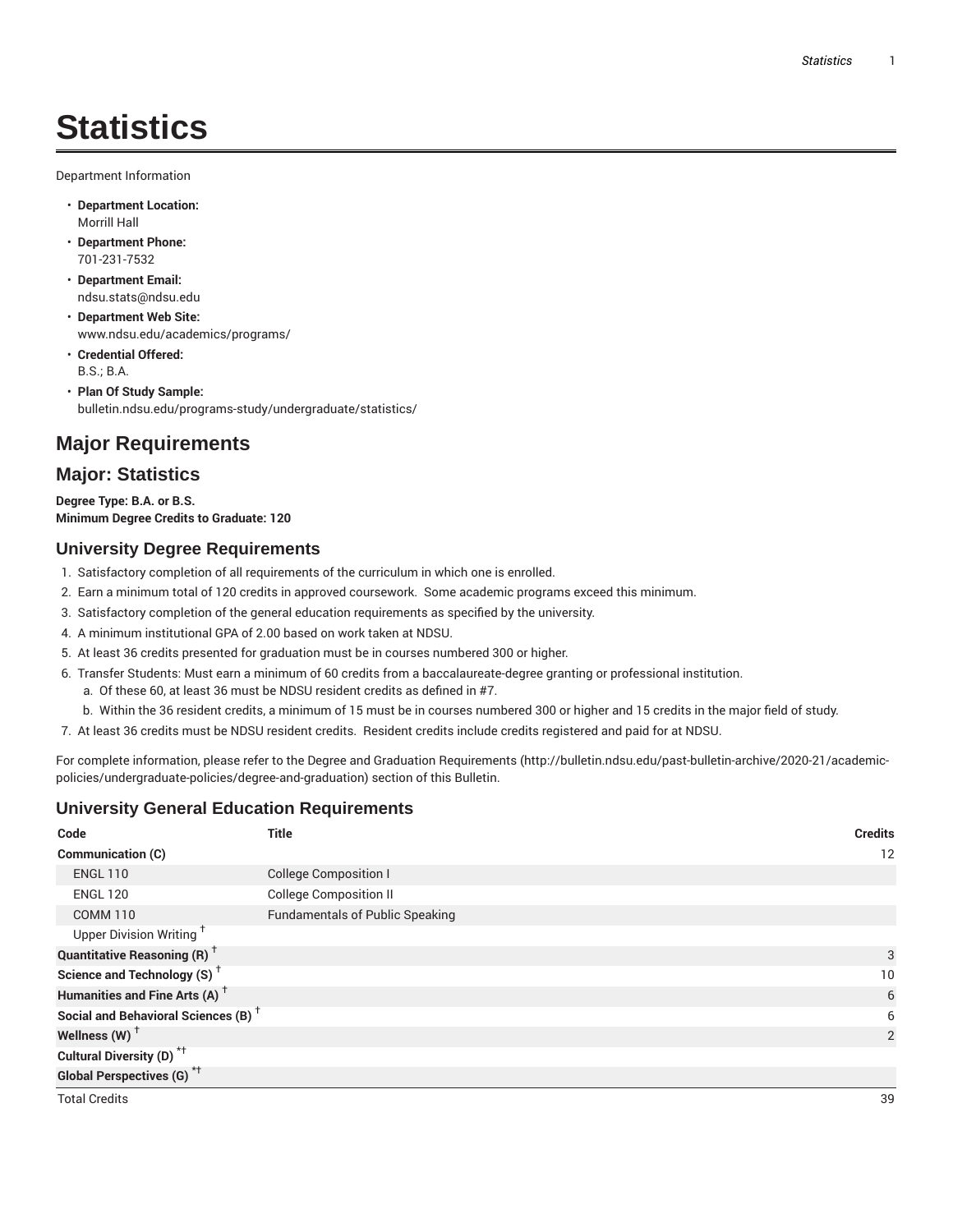- May be satisfied by completing courses in another General Education category.
- † General education courses may be used to satisfy requirements for both general education and the major, minor, and program emphases, where applicable. Students should carefully review major requirements to determine if specific courses can also satisfy these general education categories.
- A list of university approved general education courses and administrative policies are available here (http://bulletin.ndsu.edu/past-bulletinarchive/2020-21/academic-policies/undergraduate-policies/general-education/#genedcoursestext).

#### **College Requirements**

| æ. | י הר |  |  |
|----|------|--|--|

**Code Title Credits**

Bachelor of Arts (BA) Degree - An additional 12 credits Humanities and Social Sciences and proficiency at the second year level in a modern **foreign language.** \* 12 6

**Bachelor of Science (BS) Degree – An additional 6 credits in Humanities or Social Sciences** \*

\* Humanities and Social Sciences may be fulfilled by any course having the following prefix: ADHM, ANTH, ARCH, ART, CJ, CLAS, COMM, ECON, ENGL, FREN, GEOG, GERM, HDFS, HIST, LA, LANG, MUSC, PHIL, POLS, PSYC, RELS, SOC, SPAN, THEA, WGS, or any course from the approved list of general education courses in humanities and social sciences (general education categories A and B). These credits must come from outside the department of the student's major.

#### **Major Requirements**

A grade of 'C' or better is required in ALL courses used toward the major.

| Code                                                                               | <b>Title</b>                                          | <b>Credits</b> |
|------------------------------------------------------------------------------------|-------------------------------------------------------|----------------|
| <b>Statistics Major Requirements</b>                                               |                                                       |                |
| <b>CSCI 160</b>                                                                    | Computer Science I                                    | 4              |
| <b>CSCI 222</b>                                                                    | <b>Discrete Mathematics</b>                           | 3              |
| or MATH 270                                                                        | Introduction to Abstract Mathematics                  |                |
| <b>MATH 129</b>                                                                    | Basic Linear Algebra                                  | 3              |
| <b>MATH 165</b>                                                                    | Calculus I (May satisfy general education category R) | 4              |
| <b>MATH 166</b>                                                                    | Calculus II                                           | $\overline{4}$ |
| <b>MATH 265</b>                                                                    | Calculus III                                          | 4              |
| <b>STAT 367</b>                                                                    | Probability                                           | 3              |
| <b>STAT 368</b>                                                                    | <b>Statistics</b>                                     | 3              |
| <b>STAT 461</b>                                                                    | <b>Applied Regression Models</b>                      | $\sqrt{3}$     |
| <b>STAT 462</b>                                                                    | Introduction to Experimental Design (Capstone)        | 3              |
| Electives: Select 15 credits from the following (can choose only one CSCI course): |                                                       | 15             |
| <b>CSCI 161</b>                                                                    | Computer Science II                                   |                |
| <b>CSCI 418</b>                                                                    | <b>Simulation Models</b>                              |                |
| <b>MATH 329</b>                                                                    | Intermediate Linear Algebra                           |                |
| <b>STAT 460</b>                                                                    | <b>Applied Survey Sampling</b>                        |                |
| <b>STAT 463</b>                                                                    | <b>Nonparametric Statistics</b>                       |                |
| <b>STAT 464</b>                                                                    | Discrete Data Analysis                                |                |
| <b>STAT 467</b>                                                                    | Probability and Mathematical Statistics I             |                |
| <b>STAT 468</b>                                                                    | Probability and Mathematical Statistics II            |                |
| <b>STAT 469</b>                                                                    | Introduction to Biostatistics                         |                |
| <b>STAT 470</b>                                                                    | <b>Statistical SAS Programming</b>                    |                |
| <b>STAT 471</b>                                                                    | Introduction to the R Language                        |                |
| <b>STAT 472</b>                                                                    | <b>Time Series</b>                                    |                |
| <b>Minor Requirement</b>                                                           |                                                       | 16             |

A minor is required in one of the following disciplines: Social Science, Physical Science, Biological Science, Business, Mathematics, or Computer Science.

Total Credits 65

#### **Program Notes**

• Except for courses offered only as pass/fail grading, no course may be taken Pass/Fail.